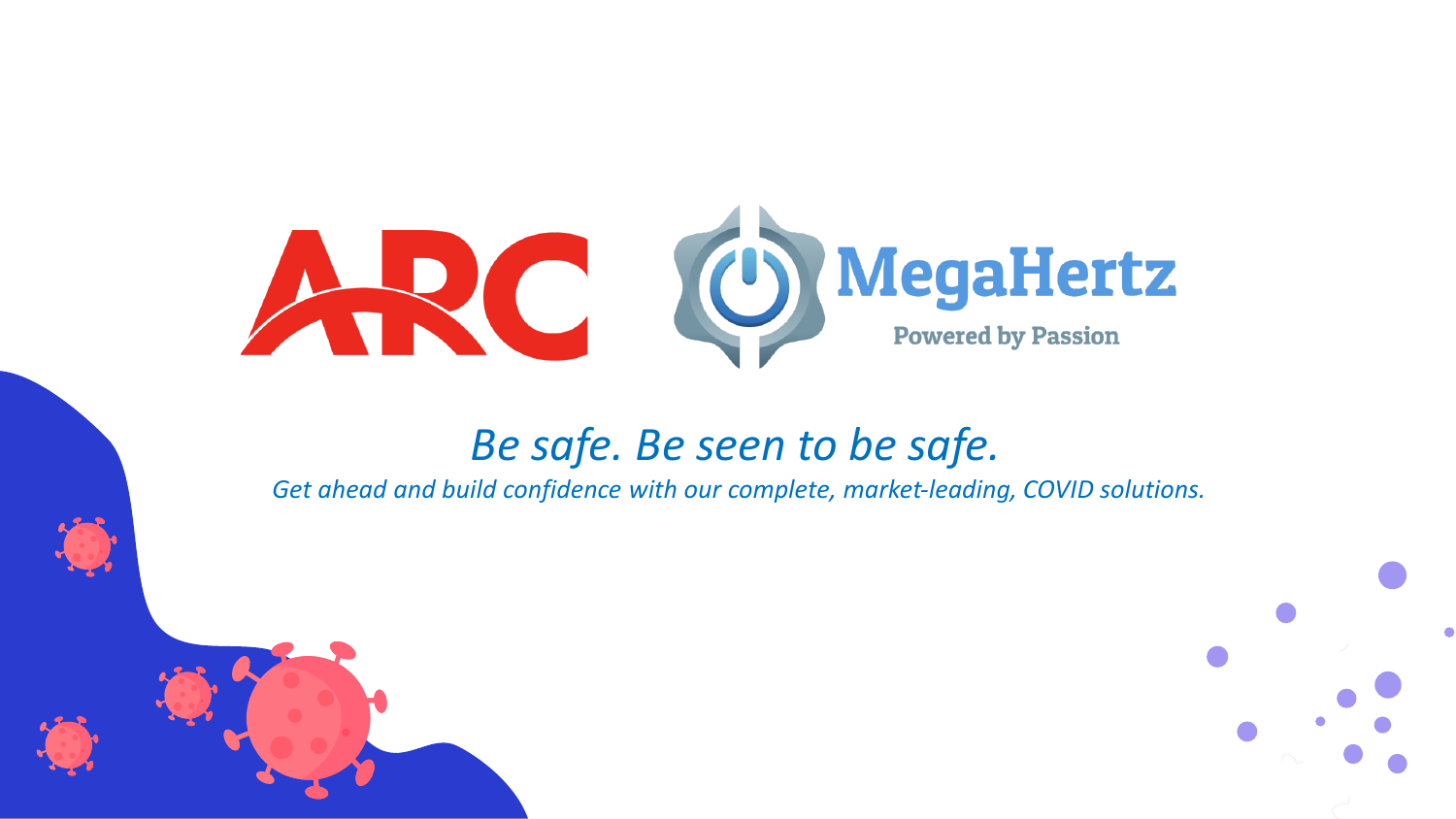

## *Our Mission – Building trust in the "new normal".*

Responsibility – Every business has a responsibility to prevent the spread of COVID-19 and trade safely.

Confidence – Inspire consumer, guest and staff confidence to bring your audience back.

Strategy – Increase your revenues with affordable pioneering solutions that provide market leading COVID security and visibly build trust.

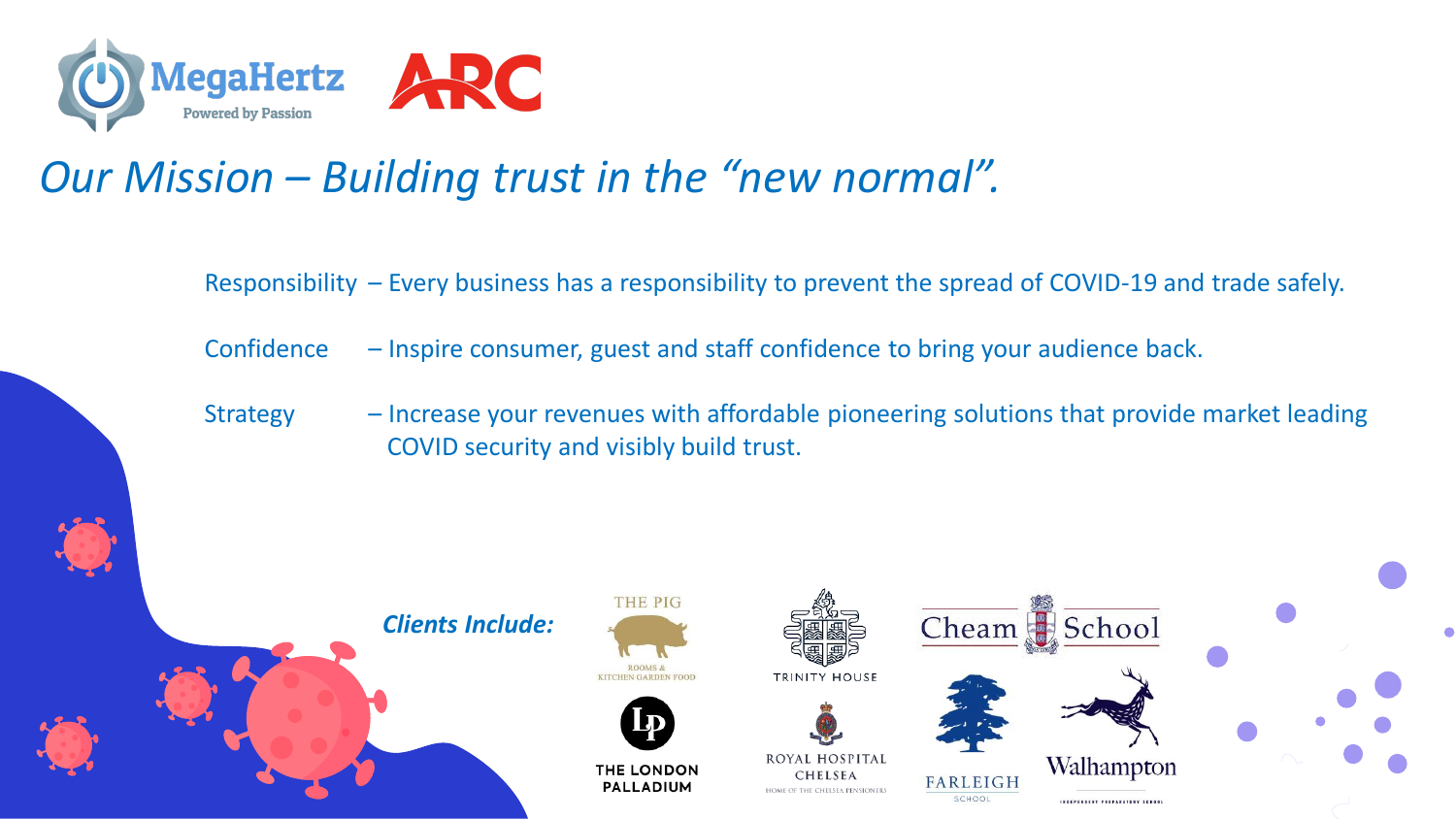

# *Keep people safe with our technology.*

**Density Control Cameras –** *Enable social distancing. Avoid overcrowding. Any size premises.* 

- Limit the number of people allowed within your premises.
- Simple traffic light system for clear communication with customers.



- Shared public touchscreens are a petri-dish for bacteria.
- Protect both customers and employees from virus transmission with the use of automated UV Cleaning technology to disinfect POS equipment and peripherals.



#### **Temperature Screening Cameras –** *Rapid detection of skin-surface temperatures.*

- Fast and safe preliminary screening in public areas with high efficiency in a multitude of scenarios.
- Flexible product choice including "plug and play" for fast deployment with no installation or configuration.







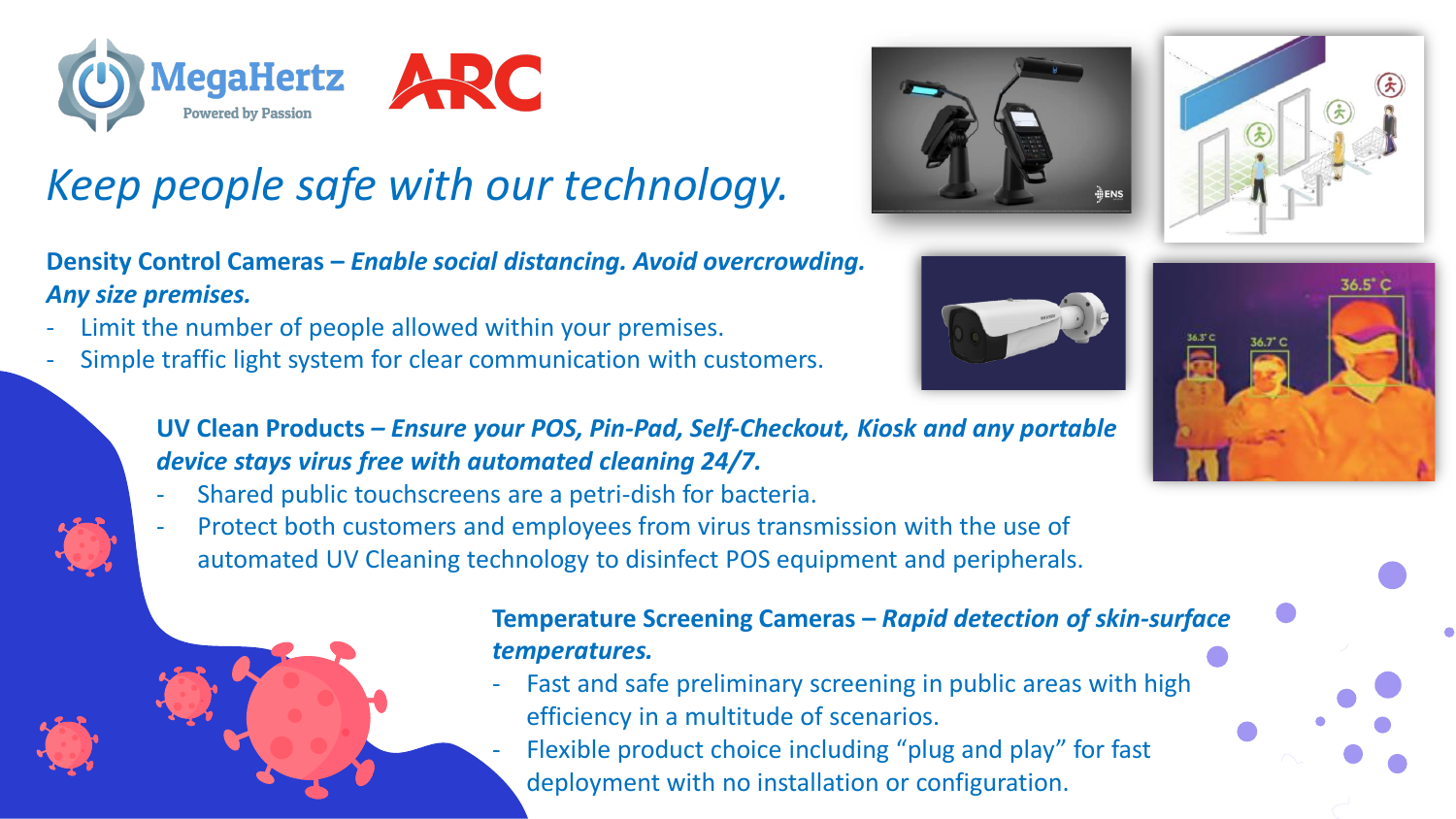



## *Keep people safe with our cleaning solutions.*

**Decontamination Fogging -** *Decontaminate large, regularly used spaces thoroughly and quickly.*

- Our team of British Veterans use fogging machines to disperse STERiZAR into the air, and onto all surfaces.
- STERiZAR chemical technology creates an enduring protective shield on all surfaces. This shield actively kills off and destroys 99.99% of bacteria and viruses, including Coronavirus, both in the first instance and throughout the day.

#### **Training and Supply –** *Train your in-house staff to use this technology. Save money on manpower and logistical cost.*

- We will either lease or sell fogging machines to you.
- We will supply and deliver STERiZAR fogging fluid and cleaning products at a better than market rate.







dvanced Barrier Con

LCOHO<br>FREE